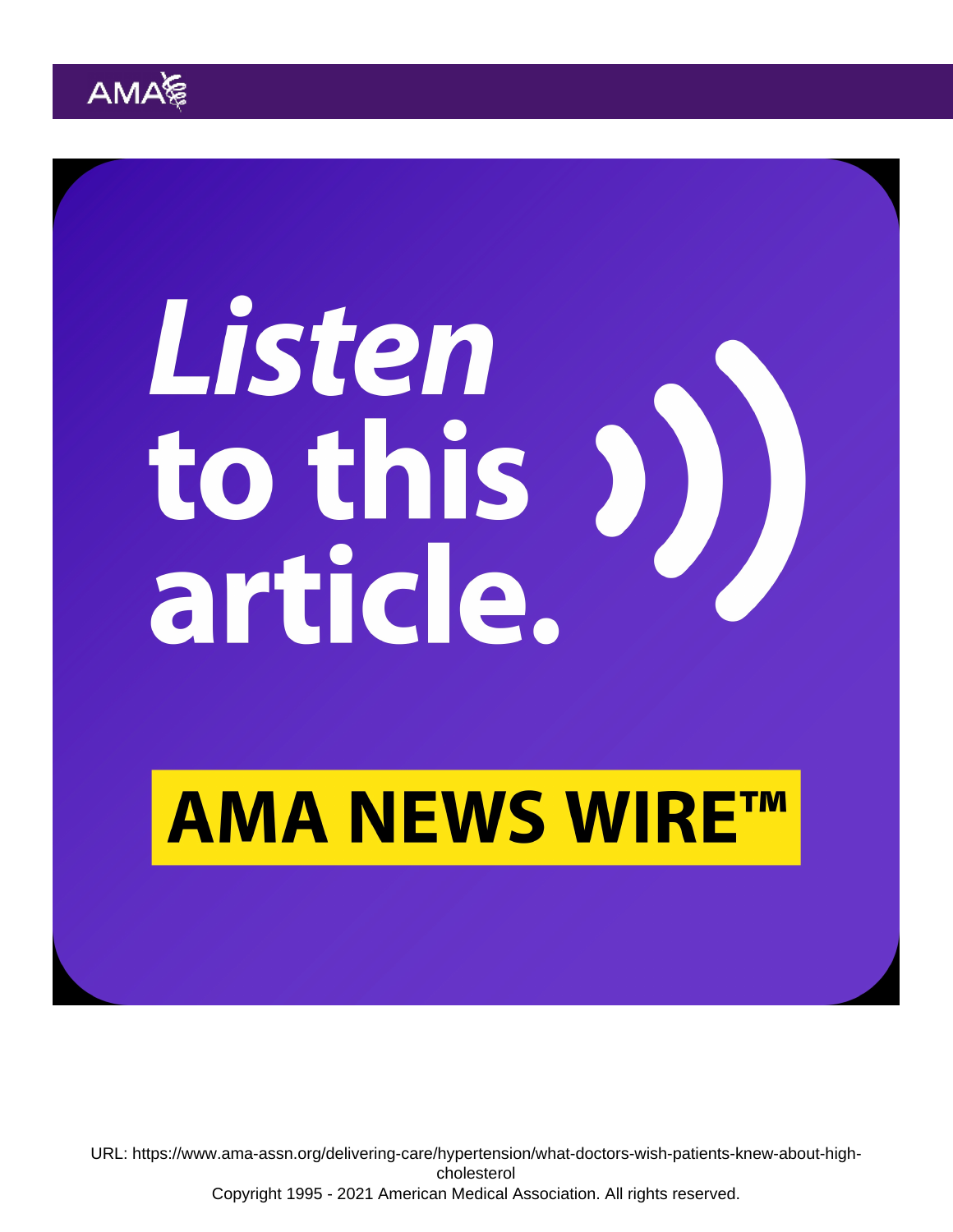AMA News Wire

What doctors wish patients knew about high cholesterol

Feb 25, 2022

**Listen on Simplecast** 

High cholesterol is a common health condition in the United States. In fact, nearly 94 million adults over the age of 20 have what could be considered borderline high cholesterol, according to the Centers for Disease Control and Prevention. Yet because this condition often presents without symptoms, many are not aware they have high cholesterol until they visit their doctor.

The AMA's [What Doctors Wish Patients Knew™](https://www.ama-assn.org/series/what-doctors-wish-patients-knew) series provides physicians with a platform to share what they want patients to understand about today's health care headlines.

In this installment, Kate Kirley, MD, a family doctor who is the director of chronic disease prevention at the AMA, shared what she and her physician colleagues wish patients knew about high cholesterol and how to lower levels.

#### There's good and bad cholesterol

"Overall, cholesterol is important for our bodies. We use cholesterol to do a variety of things," said Dr. Kirley. "Our body creates cholesterol whether we eat it or not and it's good to have for certain functions within our bodies.

"But there are some types of cholesterol that are potentially helpful and protective," she added. "We usually think of HDL, or high-density lipoprotein, cholesterol as somewhat protective for our hearts and blood vessels because it absorbs cholesterol and carries it back to the liver."

"We tend to think of LDL cholesterol, or low-density lipoprotein, as the main type of cholesterol that we focus on as a potentially harmful cholesterol for our hearts because it collects in the walls of your blood vessels," said Dr. Kirley.

# Triglycerides are closely related

URL: [https://www.ama-assn.org/delivering-care/hypertension/what-doctors-wish-patients-knew-about-high](https://www.ama-assn.org/delivering-care/hypertension/what-doctors-wish-patients-knew-about-high-cholesterol)[cholesterol](https://www.ama-assn.org/delivering-care/hypertension/what-doctors-wish-patients-knew-about-high-cholesterol)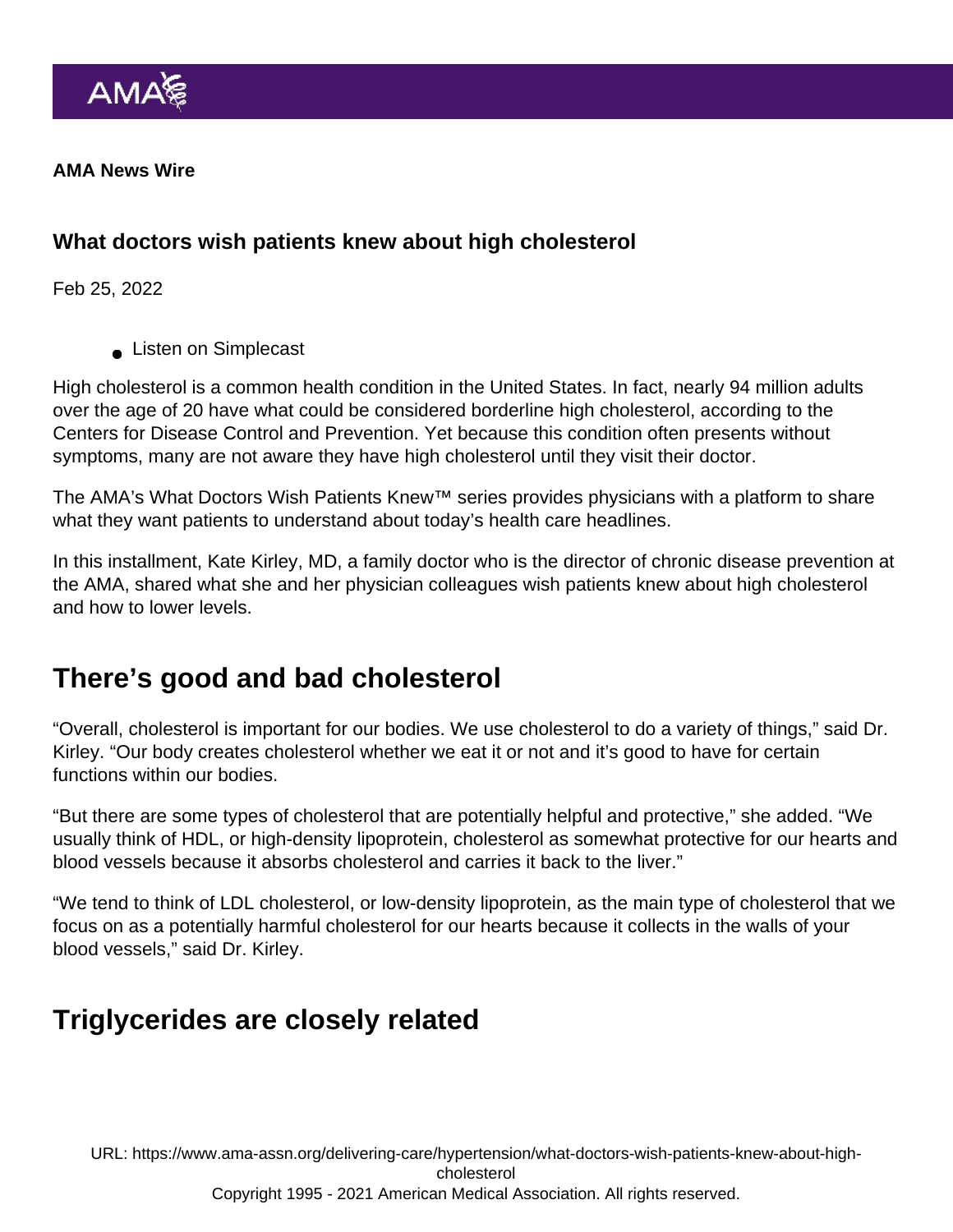Another thing to keep in mind is triglycerides, which "are a type of fat or lipid that are most influenced by what we eat and they are closely related to cholesterol," said Dr. Kirley. "Our triglyceride levels are changing throughout the day, and they can be a risk factor for heart attack and stroke.

"When visiting your doctor for blood tests, what you're actually getting is a test of a few different forms of lipids or cholesterol," she added. "We will also see what triglyceride levels look like when you get a cholesterol test done. That's another thing a physician is looking at to decide whether they need to offer medications to manage those levels as well."

# Your body naturally makes cholesterol

"One of the biggest things we see is that people think their cholesterol levels are more tied to what they eat than they really are," said Dr. Kirley, adding that people tend to think "if my cholesterol levels are high, that means I should eat less cholesterol.

"The amount of cholesterol that you eat, doesn't actually impact your own cholesterol very much," she noted. "And that's because your body is making cholesterol. It makes cholesterol no matter what. Even if you eat no cholesterol, your body makes cholesterol."

"What you eat matters, but it has less impact on cholesterol levels than a lot of people might realize," Dr. Kirley said.

# The focus isn't on specific levels

"We've actually gotten away from hard and fast levels of cholesterol for people," said Dr. Kirley. "We look at their cholesterol numbers along with a number of other risk factors for heart disease and stroke."

This includes "things like your blood pressure and whether you have diabetes, and we estimate your overall risk for heart attack and stroke and how much cholesterol plays into that," she said. "Then we may recommend taking a medication that lowers cholesterol if we think it will help lower your risk for heart attack and stroke."

# High cholesterol runs in the family

URL: [https://www.ama-assn.org/delivering-care/hypertension/what-doctors-wish-patients-knew-about-high](https://www.ama-assn.org/delivering-care/hypertension/what-doctors-wish-patients-knew-about-high-cholesterol)[cholesterol](https://www.ama-assn.org/delivering-care/hypertension/what-doctors-wish-patients-knew-about-high-cholesterol)

#### Copyright 1995 - 2021 American Medical Association. All rights reserved.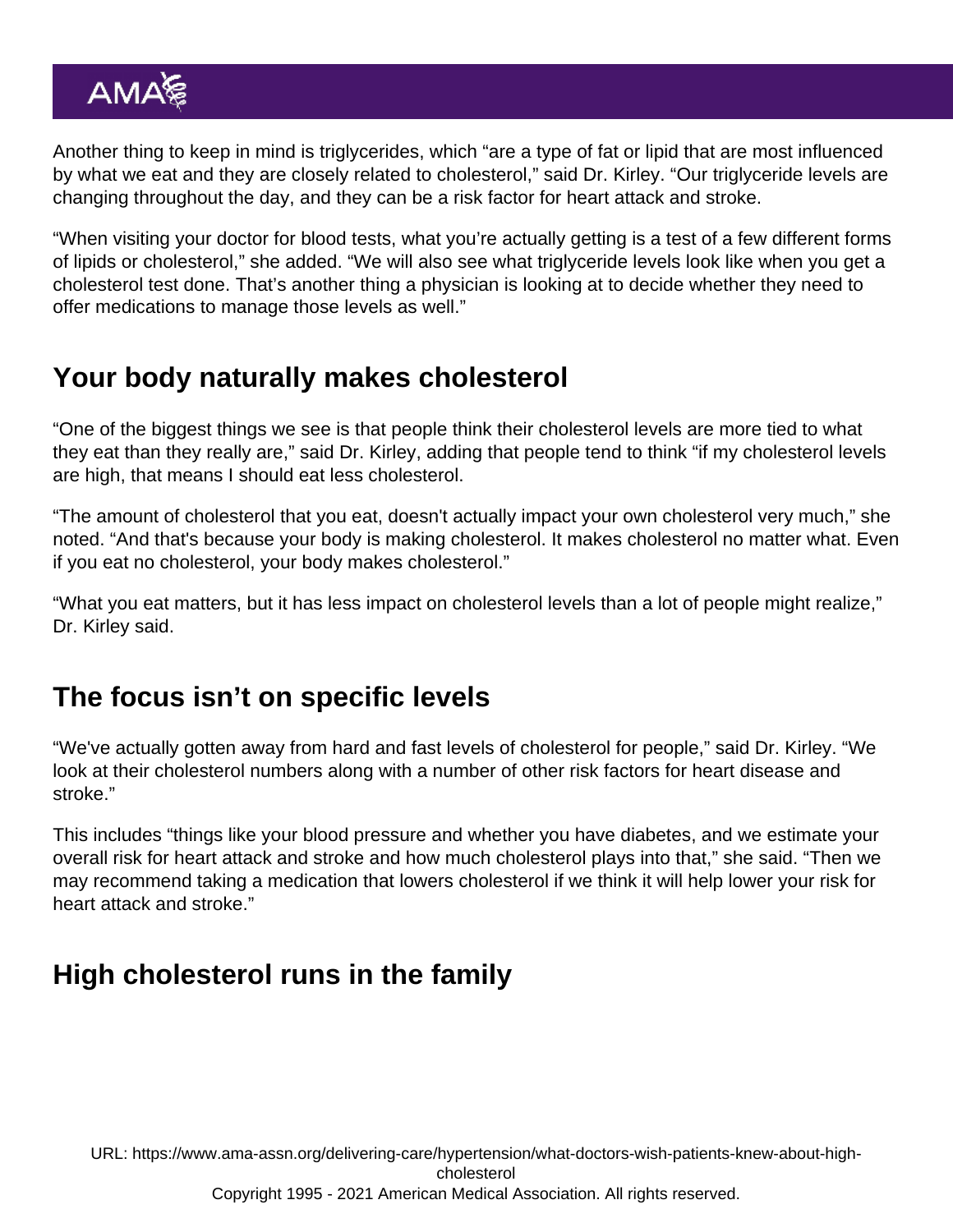"Oftentimes, one of the biggest factors that determines your cholesterol levels is your genes," said Dr. Kirley. "How your genes affect your cholesterol is pretty complicated, but it's safe to say that high cholesterol tends to run in families.

"For most people, genetic testing isn't necessary or helpful unless they have very high cholesterol levels," she added. "And because genes are something we can't change this is why medications are an important tool for treating high cholesterol."

## There are no warning signs

"Typically, there are not really warning signs for people with high cholesterol," said Dr. Kirley, noting "there are some relatively uncommon disorders where people can get physical symptoms like lesions on their skin, but those are quite uncommon.

"For the most part, the only way you can get insight into your cholesterol levels and how they might play into your risk for heart attack and stroke is to be evaluated by your physician and have your levels tested with a blood test," she added.

# Have your cholesterol levels tested

As for how often a person should have their cholesterol levels tested, "for many people, it does not need to be a yearly test," said Dr. Kirley. "The guidelines have been evolving about this in terms of what age you need to start getting your cholesterol levels tested and how frequently.

"For most adults, it's good to have them checked at least once so you have a general idea about where your levels may be and what your risk may be," she added. "And then for people who have risk factors like high blood pressure or older age, we may start checking every few years or so."

# Don't rely on behavioral changes alone

"People ask a lot about behavioral changes that they can make to impact their cholesterol levels," said Dr. Kirley. This includes "changing what they eat and their physical activity levels."

"We see that increasing physical activity and eating a generally more healthful diet can be helpful for cholesterol levels, but these changes tend to have a relatively small impact on cholesterol levels," she said. "Eating more veggies, eating less saturated fat and getting more physical activity - those are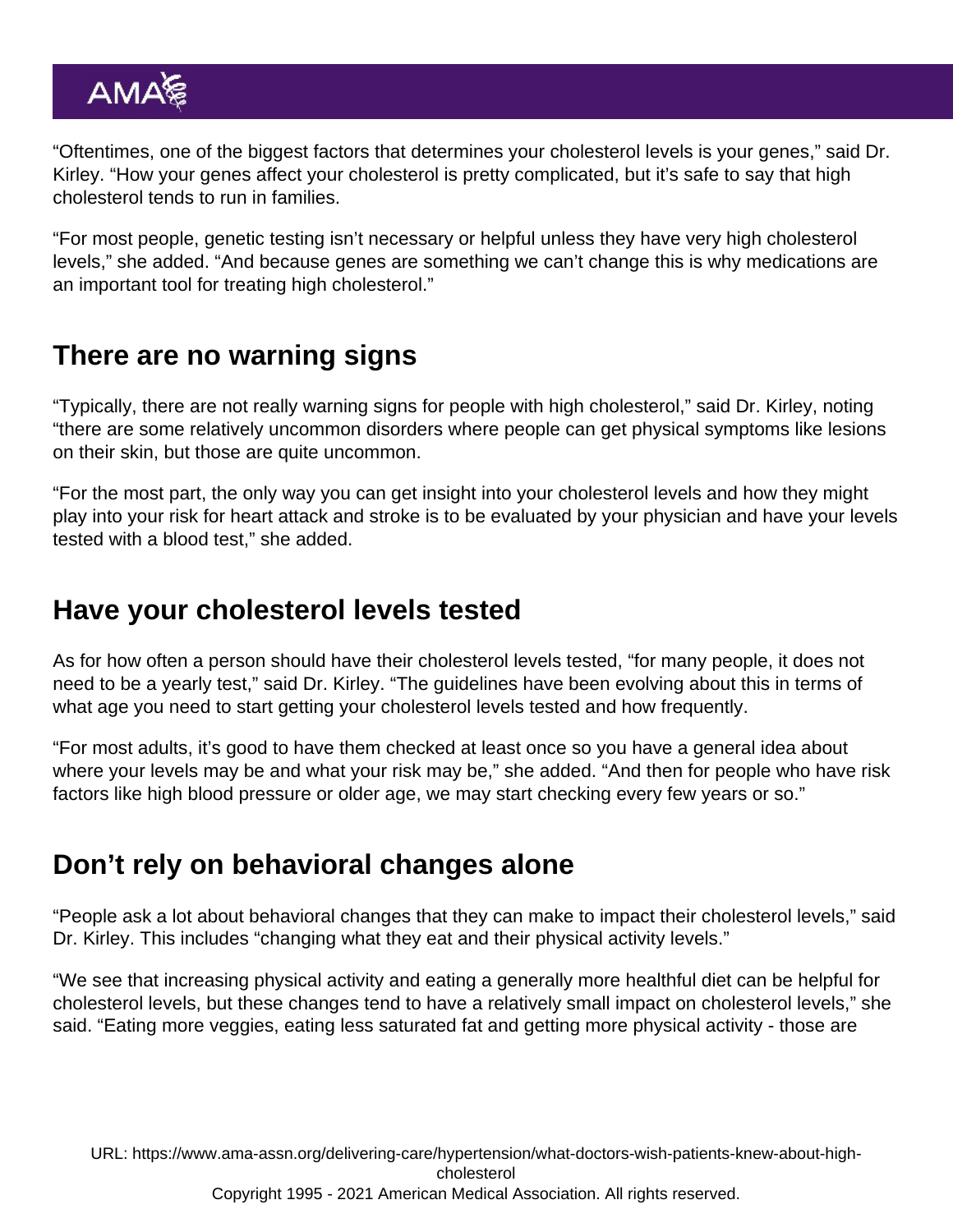wonderful things for your health and we totally recommend them—they reduce your risk for heart attacks and strokes overall," Dr. Kirley added. "But they tend to not change your cholesterol levels very much."

Learn about [six lifestyle changes doctors wish patients would make.](https://www.ama-assn.org/delivering-care/public-health/6-lifestyle-changes-doctors-wish-patients-would-make)

# Start taking a statin medication

"For most people who have moderate to high risk for heart attacks and strokes, the best thing that we can do to both impact their cholesterol levels and impact their overall risk for stroke and heart attack is start a statin medication," said Dr. Kirley. "A statin medication changes the way cholesterol is metabolized in your body so that you ultimately have lower levels of cholesterol circulating in your bloodstream, particularly that LDL cholesterol that we worry about."

"We often hear a lot of fear around taking statin medications," she said. "Perhaps the biggest misconceptions I see are that these medications are not safe or that they cause other diseases.

"Statin medications are among the most studied medications that we use in medicine. They have a wonderful safety profile and great evidence for effectiveness," Dr. Kirley added.

#### Other health conditions play a role

"There are many factors that contribute to high cholesterol like genetic family history and our environments," said Dr. Kirley, noting that "we don't necessarily understand very well how our environments contribute to our cholesterol levels yet."

But "having other health conditions can definitely impact your cholesterol levels," she said. For example, "having type 2 diabetes and other inflammatory conditions can impact your cholesterol levels.

"Other medications that you take can also impact your cholesterol levels," she added.

# Cholesterol and high BP run together

It is important to note that "high cholesterol and high blood pressure tend to run together," said Dr. Kirley. "One doesn't necessarily cause the other, but it's very common to see both in an individual.